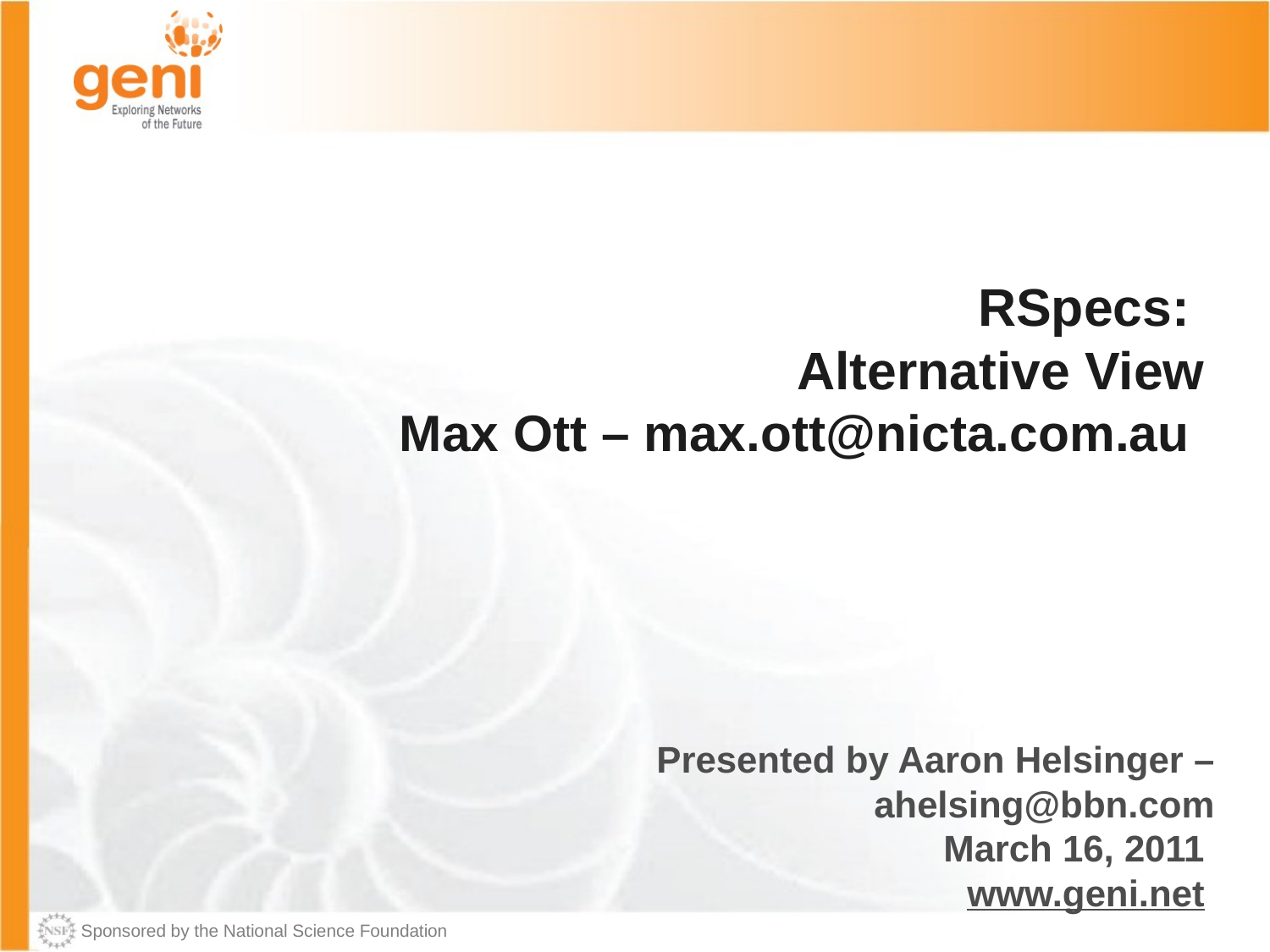

- Need to separate object model from semantic meaning of a specific resource
- Object model should be fairly stable
	- Baked into most software components
	- Defines wire format
	- Change is bad requires wide-spread modifications
- Semantic meaning (ontologies) captures characteristics and dependencies of our resources
	- Will change regularly
	- Change is a good indicator of a vibrant community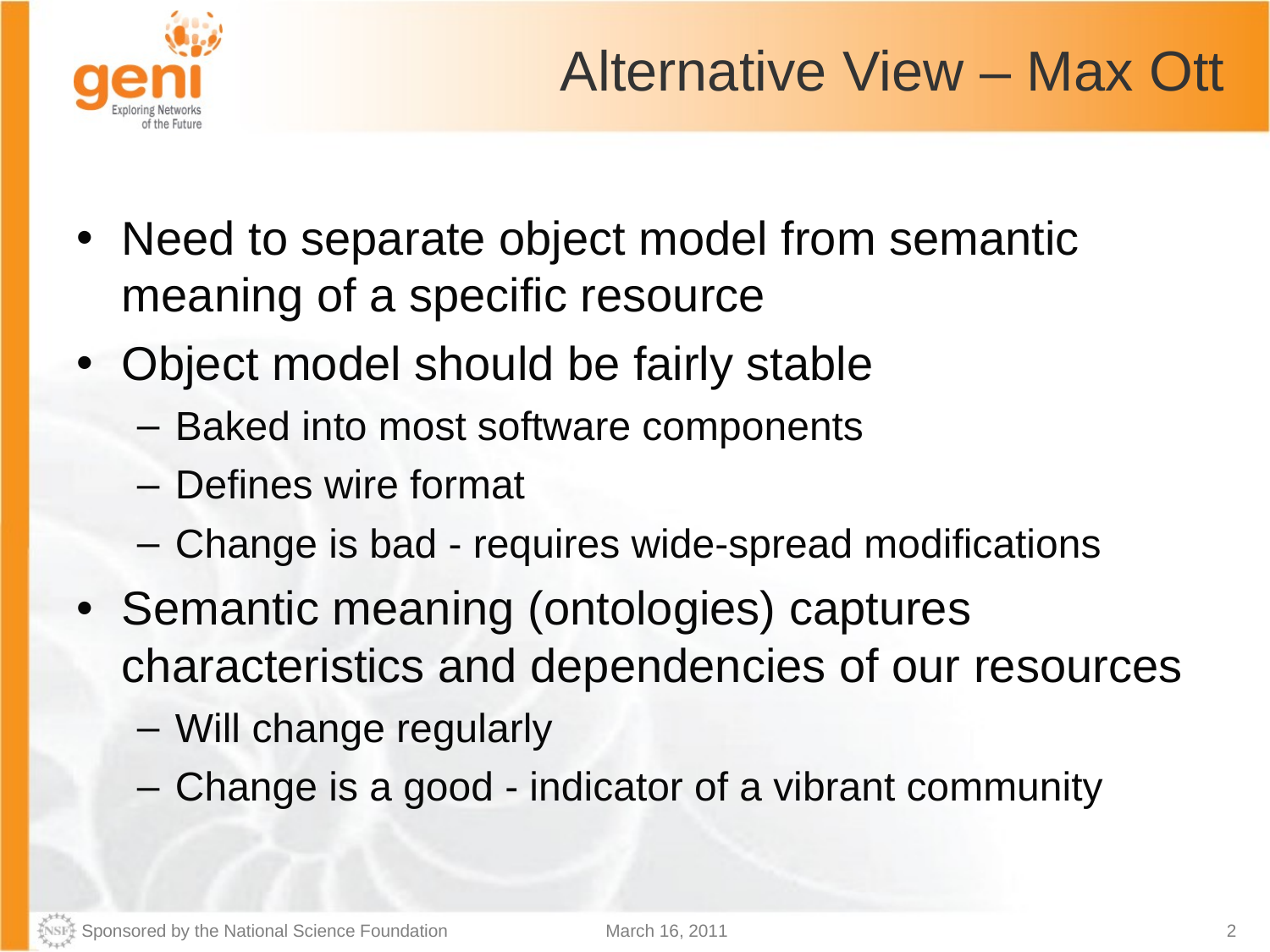

- Object model: Named & typed entity/object/component with named & typed properties and relations to other entity
	- Will also need an object life-cycle to be useful
	- Object references, names, and types are just URIs
	- Any wire format is fine as long as it is consistent (domain independent)
		- However, there are plenty of existing standards to choose from
- Meaning of names and types defined separately
	- Can be simple tables with free-form descriptions
	- Can be formally defined (e.g. OWL)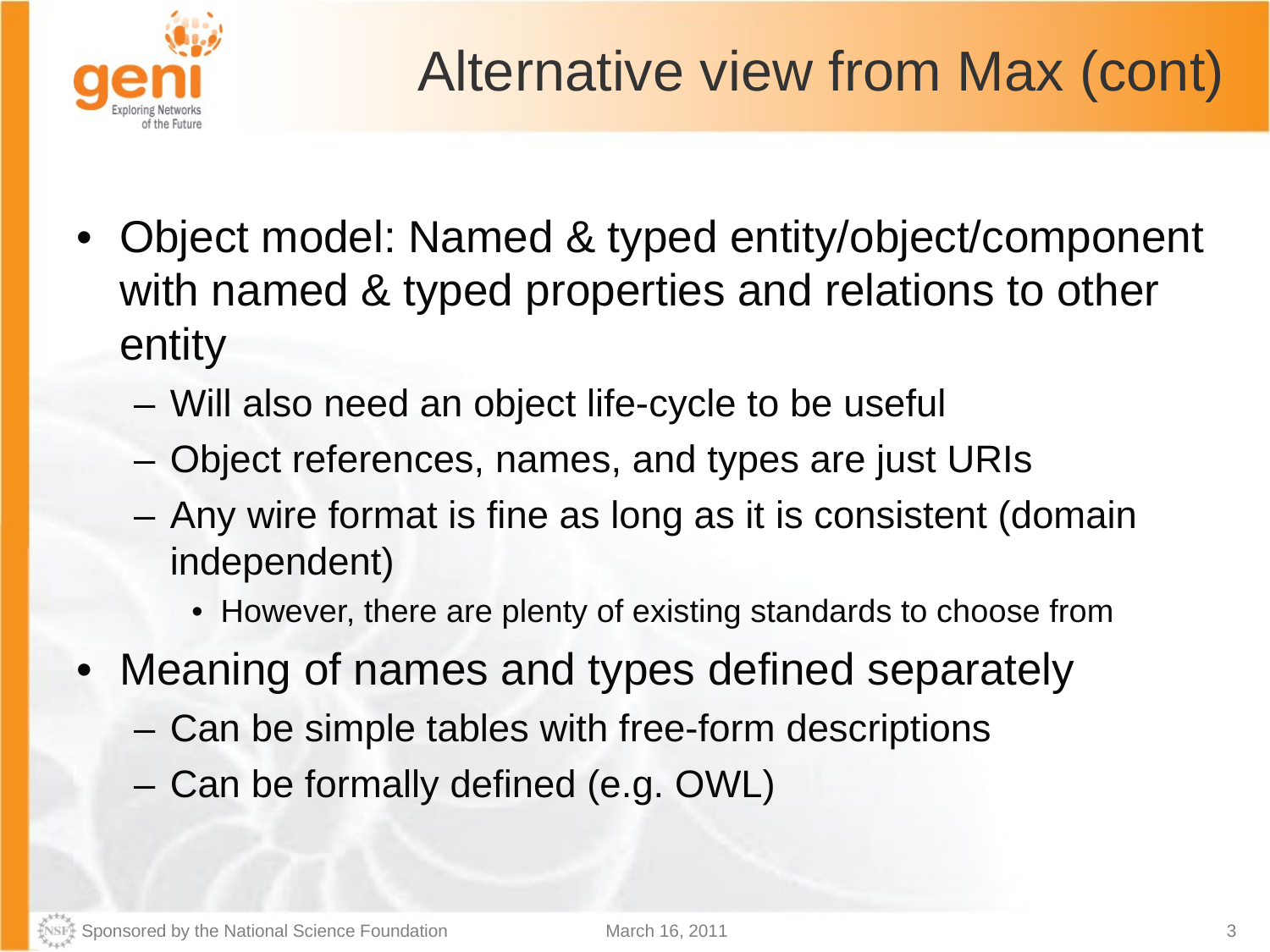

- Why re-invent the wheel when you can stand on the shoulders of giants?
	- Yes, it takes a while to appreciate the subtleties
	- But these standards and frameworks were developed by folks who know a lot more about describing resources than we do
- NDL (based on ISO standard) defined in OWL (W3C standard). Serialization using RDF/XML (W3C standard).